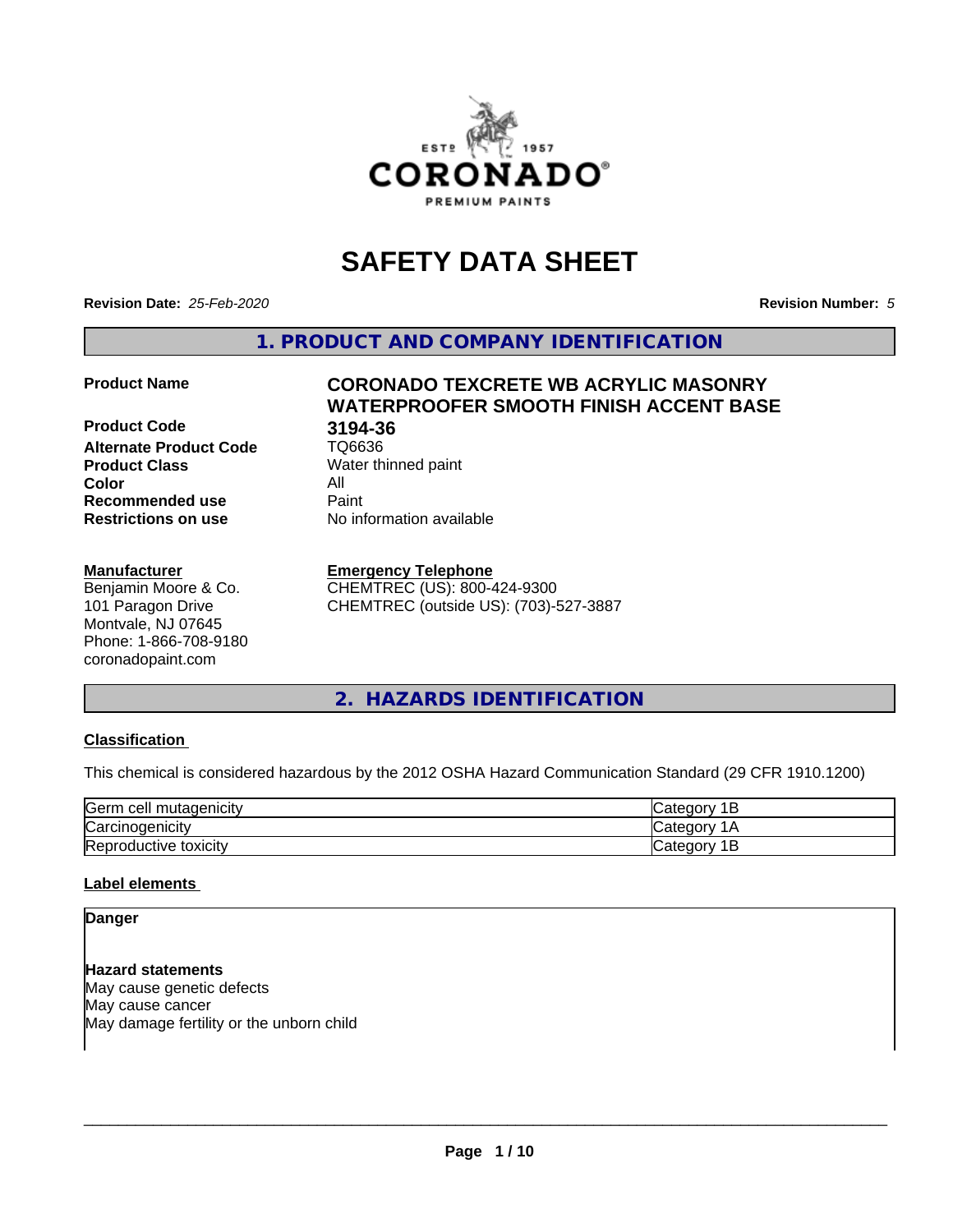#### $\_$  ,  $\_$  ,  $\_$  ,  $\_$  ,  $\_$  ,  $\_$  ,  $\_$  ,  $\_$  ,  $\_$  ,  $\_$  ,  $\_$  ,  $\_$  ,  $\_$  ,  $\_$  ,  $\_$  ,  $\_$  ,  $\_$  ,  $\_$  ,  $\_$  ,  $\_$  ,  $\_$  ,  $\_$  ,  $\_$  ,  $\_$  ,  $\_$  ,  $\_$  ,  $\_$  ,  $\_$  ,  $\_$  ,  $\_$  ,  $\_$  ,  $\_$  ,  $\_$  ,  $\_$  ,  $\_$  ,  $\_$  ,  $\_$  , 3194-36 - **CORONADO TEXCRETE WB ACRYLIC MASONRY WATERPROOFER SMOOTH FINISH ACCENT BASE**



**Appearance** liquid **Odor 11** and 11 and 12 and 12 and 13 and 13 and 13 and 13 and 13 and 13 and 13 and 13 and 13 and 13 and 13 and 13 and 13 and 13 and 13 and 13 and 13 and 13 and 13 and 13 and 13 and 13 and 13 and 13 and

# **Precautionary Statements - Prevention**

Obtain special instructions before use Do not handle until all safety precautions have been read and understood Use personal protective equipment as required

## **Precautionary Statements - Response**

IF exposed or concerned: Get medical advice/attention

# **Precautionary Statements - Storage**

Store locked up

## **Precautionary Statements - Disposal**

Dispose of contents/container to an approved waste disposal plant

# **Hazards not otherwise classified (HNOC)**

Not applicable

## **Other information**

No information available

# **3. COMPOSITION INFORMATION ON COMPONENTS**

| <b>Chemical name</b>                         | <b>CAS No.</b> | Weight-%    |
|----------------------------------------------|----------------|-------------|
| Nepheline syenite                            | 37244-96-5     | $25 - 30$   |
| Silica, mica                                 | 12001-26-2     | - 5         |
| Propylene glycol                             | $57 - 55 - 6$  | - 5         |
| Propanoic acid, 2-methyl-, monoester with    | 25265-77-4     | 1 - 5       |
| 2,2,4-trimethyl-1,3-pentanediol              |                |             |
| Silica, crystalline                          | 14808-60-7     | $0.1 - 0.5$ |
| Carbamic acid, 1H-benzimidazol-2-yl-, methyl | 10605-21-7     | $0.1 - 0.5$ |
| ester                                        |                |             |

# **4. FIRST AID MEASURES**

**General Advice** If symptoms persist, call a physician. Show this safety data sheet to the doctor in attendance. **Eye Contact Rinse thoroughly with plenty of water for at least 15 minutes and consult a** physician.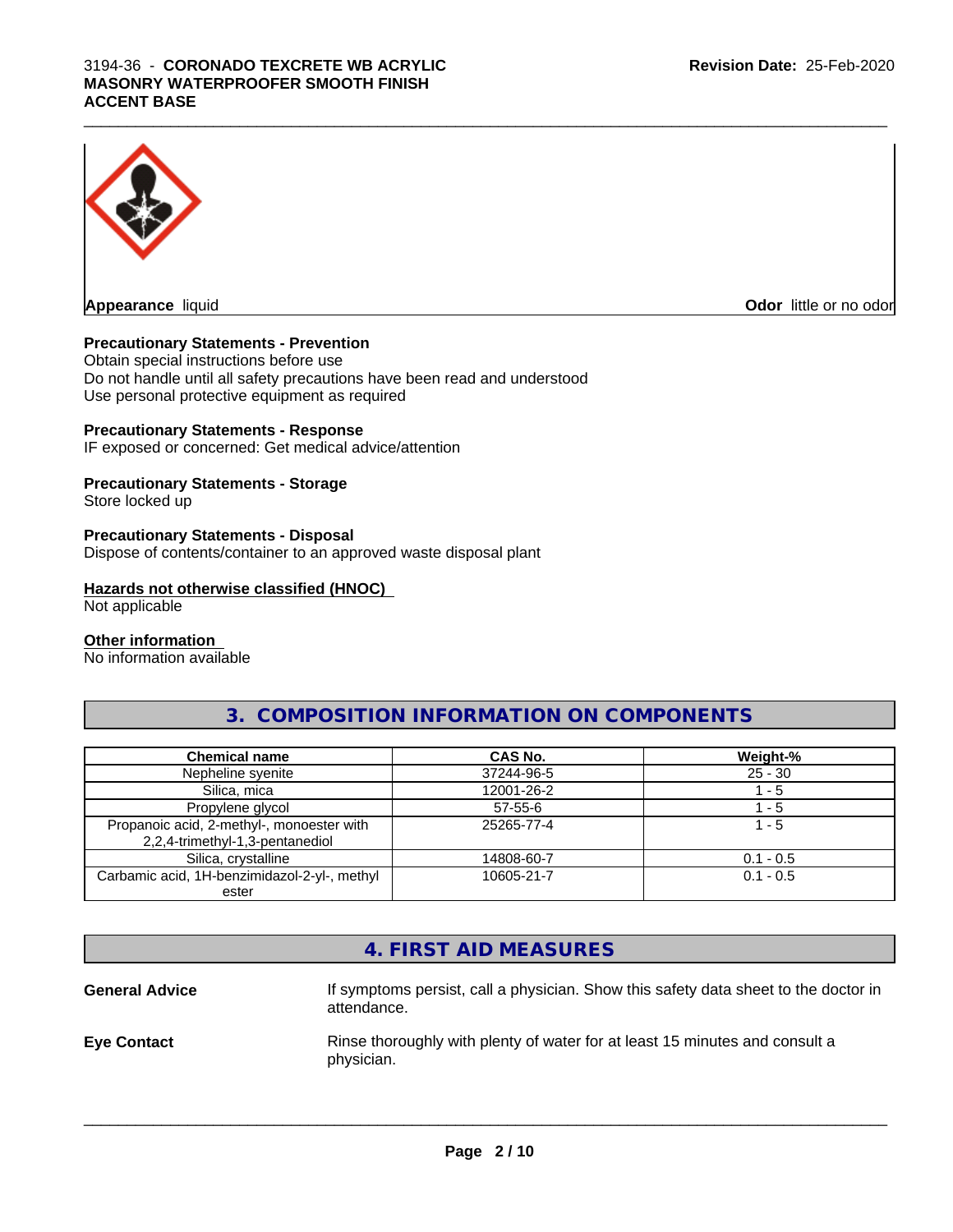| <b>Skin Contact</b>                                                              |                                                               | Wash off immediately with soap and plenty of water while removing all<br>contaminated clothes and shoes.                                     |                                  |                                                                                                            |  |
|----------------------------------------------------------------------------------|---------------------------------------------------------------|----------------------------------------------------------------------------------------------------------------------------------------------|----------------------------------|------------------------------------------------------------------------------------------------------------|--|
| <b>Inhalation</b>                                                                |                                                               | Move to fresh air. If symptoms persist, call a physician.                                                                                    |                                  |                                                                                                            |  |
| Ingestion                                                                        |                                                               | Clean mouth with water and afterwards drink plenty of water. Consult a physician<br>if necessary.                                            |                                  |                                                                                                            |  |
| <b>Most Important</b>                                                            | <b>Symptoms/Effects</b>                                       | None known.                                                                                                                                  |                                  |                                                                                                            |  |
|                                                                                  | <b>Notes To Physician</b>                                     | Treat symptomatically.                                                                                                                       |                                  |                                                                                                            |  |
|                                                                                  |                                                               |                                                                                                                                              | 5. FIRE-FIGHTING MEASURES        |                                                                                                            |  |
|                                                                                  | <b>Suitable Extinguishing Media</b>                           |                                                                                                                                              |                                  | Use extinguishing measures that are appropriate to local<br>circumstances and the surrounding environment. |  |
| Protective equipment and precautions for firefighters                            |                                                               | As in any fire, wear self-contained breathing apparatus<br>pressure-demand, MSHA/NIOSH (approved or equivalent)<br>and full protective gear. |                                  |                                                                                                            |  |
| <b>Specific Hazards Arising From The Chemical</b>                                |                                                               | Closed containers may rupture if exposed to fire or<br>extreme heat.                                                                         |                                  |                                                                                                            |  |
|                                                                                  | <b>Sensitivity to mechanical impact</b>                       |                                                                                                                                              | No                               |                                                                                                            |  |
| <b>Sensitivity to static discharge</b>                                           |                                                               | No                                                                                                                                           |                                  |                                                                                                            |  |
| <b>Flash Point Data</b><br>Flash point (°F)<br>Flash Point (°C)<br><b>Method</b> |                                                               | Not applicable<br>Not applicable<br>Not applicable                                                                                           |                                  |                                                                                                            |  |
|                                                                                  | <b>Flammability Limits In Air</b>                             |                                                                                                                                              |                                  |                                                                                                            |  |
|                                                                                  | Lower flammability limit:<br><b>Upper flammability limit:</b> |                                                                                                                                              | Not applicable<br>Not applicable |                                                                                                            |  |
| <b>NFPA</b>                                                                      | Health: 2                                                     | Flammability: 0                                                                                                                              | Instability: 0                   | Special: Not Applicable                                                                                    |  |
| <b>NFPA Legend</b><br>0 - Not Hazardous<br>1 - Slightly                          |                                                               |                                                                                                                                              |                                  |                                                                                                            |  |

 $\_$  ,  $\_$  ,  $\_$  ,  $\_$  ,  $\_$  ,  $\_$  ,  $\_$  ,  $\_$  ,  $\_$  ,  $\_$  ,  $\_$  ,  $\_$  ,  $\_$  ,  $\_$  ,  $\_$  ,  $\_$  ,  $\_$  ,  $\_$  ,  $\_$  ,  $\_$  ,  $\_$  ,  $\_$  ,  $\_$  ,  $\_$  ,  $\_$  ,  $\_$  ,  $\_$  ,  $\_$  ,  $\_$  ,  $\_$  ,  $\_$  ,  $\_$  ,  $\_$  ,  $\_$  ,  $\_$  ,  $\_$  ,  $\_$  ,

- 2 Moderate
- 
- 3 High 4 - Severe

*The ratings assigned are only suggested ratings, the contractor/employer has ultimate responsibilities for NFPA ratings where this system is used.*

*Additional information regarding the NFPA rating system is available from the National Fire Protection Agency (NFPA) at www.nfpa.org.*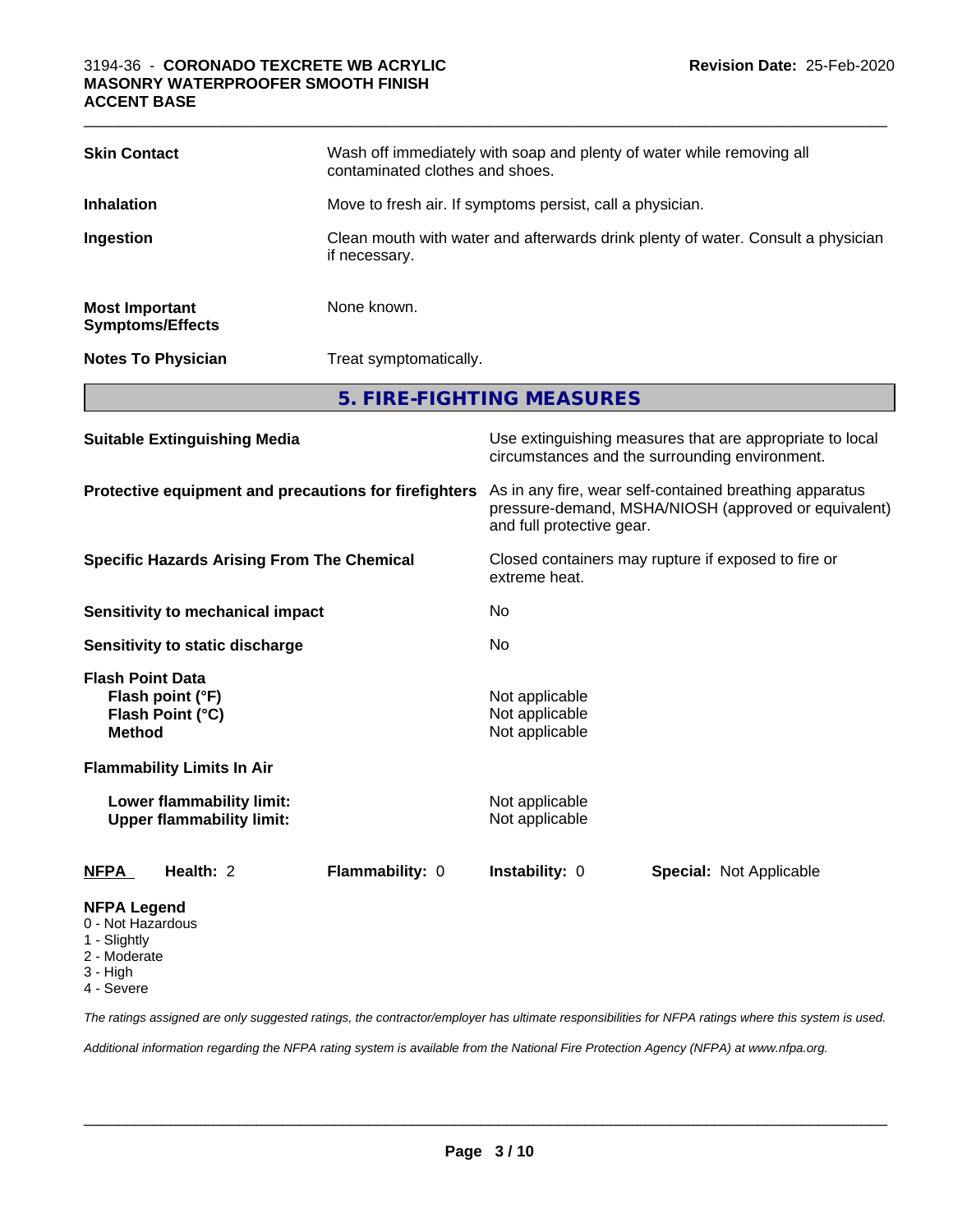|                                  | <b>6. ACCIDENTAL RELEASE MEASURES</b>                                                                                                                                            |  |  |
|----------------------------------|----------------------------------------------------------------------------------------------------------------------------------------------------------------------------------|--|--|
| <b>Personal Precautions</b>      | Avoid contact with skin, eyes and clothing. Ensure adequate ventilation.                                                                                                         |  |  |
| <b>Other Information</b>         | Prevent further leakage or spillage if safe to do so.                                                                                                                            |  |  |
| <b>Environmental precautions</b> | See Section 12 for additional Ecological Information.                                                                                                                            |  |  |
| <b>Methods for Cleaning Up</b>   | Soak up with inert absorbent material. Sweep up and shovel into suitable<br>containers for disposal.                                                                             |  |  |
|                                  | 7. HANDLING AND STORAGE                                                                                                                                                          |  |  |
| <b>Handling</b>                  | Avoid contact with skin, eyes and clothing. Avoid breathing vapors, spray mists or<br>sanding dust. In case of insufficient ventilation, wear suitable respiratory<br>equipment. |  |  |
| <b>Storage</b>                   | Keep container tightly closed. Keep out of the reach of children.                                                                                                                |  |  |
| <b>Incompatible Materials</b>    | No information available                                                                                                                                                         |  |  |

# **8. EXPOSURE CONTROLS/PERSONAL PROTECTION**

# **Exposure Limits**

| <b>Chemical name</b> | <b>ACGIH TLV</b>                                                | <b>OSHA PEL</b>                                                                                  |
|----------------------|-----------------------------------------------------------------|--------------------------------------------------------------------------------------------------|
| Silica, mica         | TWA: $3 \text{ mg/m}^3$ respirable particulate                  | 20 mppcf - TWA                                                                                   |
|                      | matter                                                          |                                                                                                  |
| Silica, crystalline  | TWA: $0.025$ mg/m <sup>3</sup> respirable<br>particulate matter | 50 $\mu$ g/m <sup>3</sup> - TWA Respirable crystalline<br>silica 50 $\mu$ g/m <sup>3</sup> - TWA |
|                      |                                                                 |                                                                                                  |

#### **Legend**

ACGIH - American Conference of Governmental Industrial Hygienists Exposure Limits OSHA - Occupational Safety & Health Administration Exposure Limits N/E - Not Established

| <b>Engineering Measures</b>                                                                                                   | Ensure adequate ventilation, especially in confined areas.                                                                                                                                                                                                                                                                                                                                                                                             |
|-------------------------------------------------------------------------------------------------------------------------------|--------------------------------------------------------------------------------------------------------------------------------------------------------------------------------------------------------------------------------------------------------------------------------------------------------------------------------------------------------------------------------------------------------------------------------------------------------|
| <b>Personal Protective Equipment</b><br><b>Eye/Face Protection</b><br><b>Skin Protection</b><br><b>Respiratory Protection</b> | Safety glasses with side-shields.<br>Protective gloves and impervious clothing.<br>Use only with adequate ventilation. In operations where exposure limits are<br>exceeded, use a NIOSH approved respirator that has been selected by a<br>technically qualified person for the specific work conditions. When spraying the<br>product or applying in confined areas, wear a NIOSH approved respirator<br>specified for paint spray or organic vapors. |
| <b>Hygiene Measures</b>                                                                                                       | Avoid contact with skin, eyes and clothing. Remove and wash contaminated<br>clothing before re-use. Wash thoroughly after handling.                                                                                                                                                                                                                                                                                                                    |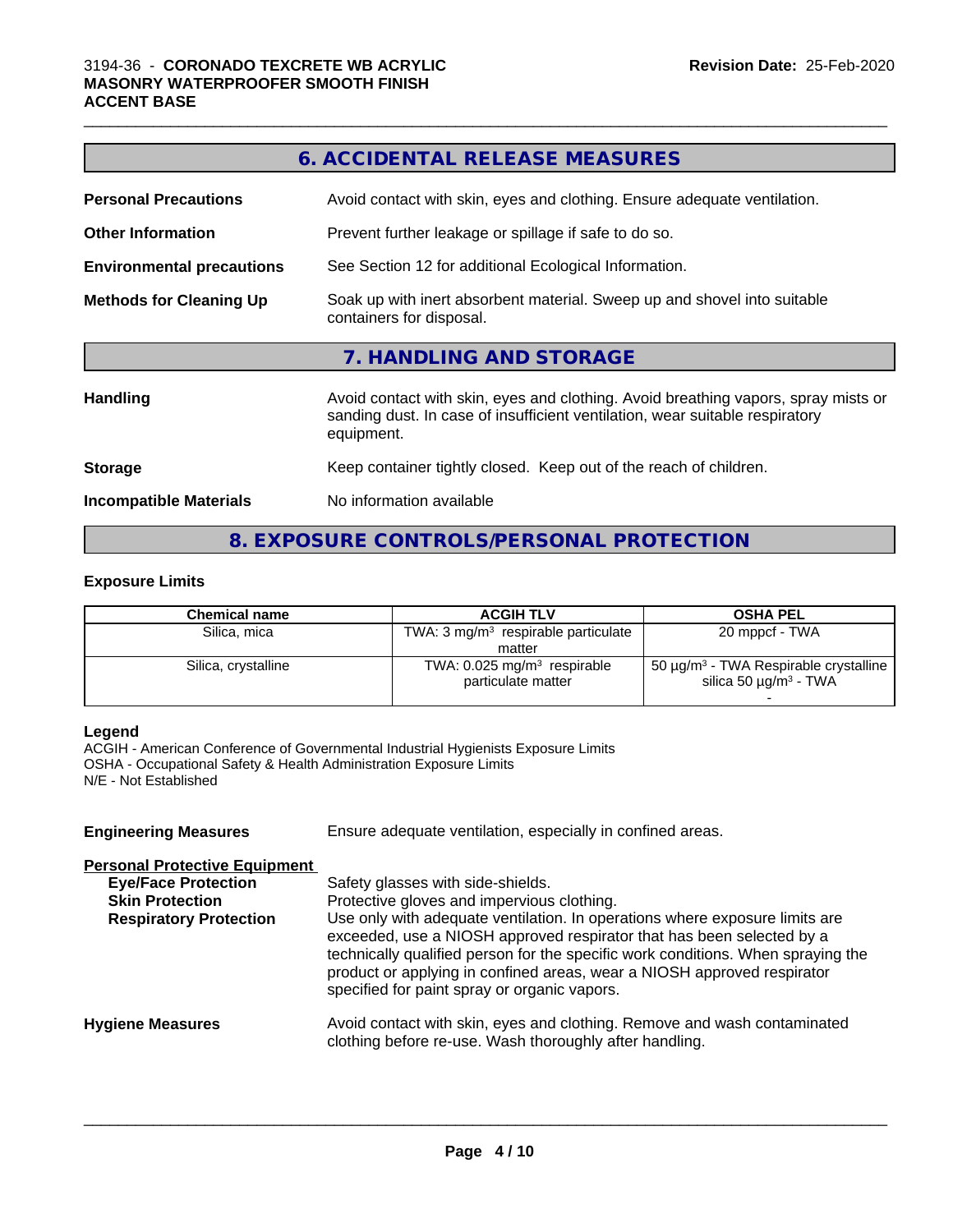| 9. PHYSICAL AND CHEMICAL PROPERTIES |  |
|-------------------------------------|--|
|-------------------------------------|--|

| Appearance                           | liquid                   |
|--------------------------------------|--------------------------|
| Odor                                 | little or no odor        |
| <b>Odor Threshold</b>                | No information available |
| Density (Ibs/gal)                    | $10.7 - 10.8$            |
| <b>Specific Gravity</b>              | $1.28 - 1.30$            |
| рH                                   | No information available |
| <b>Viscosity (cps)</b>               | No information available |
| Solubility(ies)                      | No information available |
| <b>Water solubility</b>              | No information available |
| <b>Evaporation Rate</b>              | No information available |
| Vapor pressure                       | No information available |
| Vapor density                        | No information available |
| Wt. % Solids                         | $45 - 55$                |
| Vol. % Solids                        | $35 - 45$                |
| Wt. % Volatiles                      | $45 - 55$                |
| <b>Vol. % Volatiles</b>              | $55 - 65$                |
| <b>VOC Regulatory Limit (g/L)</b>    | < 100                    |
| <b>Boiling Point (°F)</b>            | 212                      |
| <b>Boiling Point (°C)</b>            | 100                      |
| Freezing point (°F)                  | 32                       |
| <b>Freezing Point (°C)</b>           | 0                        |
| Flash point (°F)                     | Not applicable           |
| Flash Point (°C)                     | Not applicable           |
| <b>Method</b>                        | Not applicable           |
| <b>Flammability (solid, gas)</b>     | Not applicable           |
| <b>Upper flammability limit:</b>     | Not applicable           |
| Lower flammability limit:            | Not applicable           |
| <b>Autoignition Temperature (°F)</b> | No information available |
| <b>Autoignition Temperature (°C)</b> | No information available |
| Decomposition Temperature (°F)       | No information available |
| Decomposition Temperature (°C)       | No information available |
| <b>Partition coefficient</b>         | No information available |

# **10. STABILITY AND REACTIVITY**

| <b>Reactivity</b>                         | Not Applicable                           |
|-------------------------------------------|------------------------------------------|
| <b>Chemical Stability</b>                 | Stable under normal conditions.          |
| <b>Conditions to avoid</b>                | Prevent from freezing.                   |
| <b>Incompatible Materials</b>             | No materials to be especially mentioned. |
| <b>Hazardous Decomposition Products</b>   | None under normal use.                   |
| <b>Possibility of hazardous reactions</b> | None under normal conditions of use.     |

# **11. TOXICOLOGICAL INFORMATION**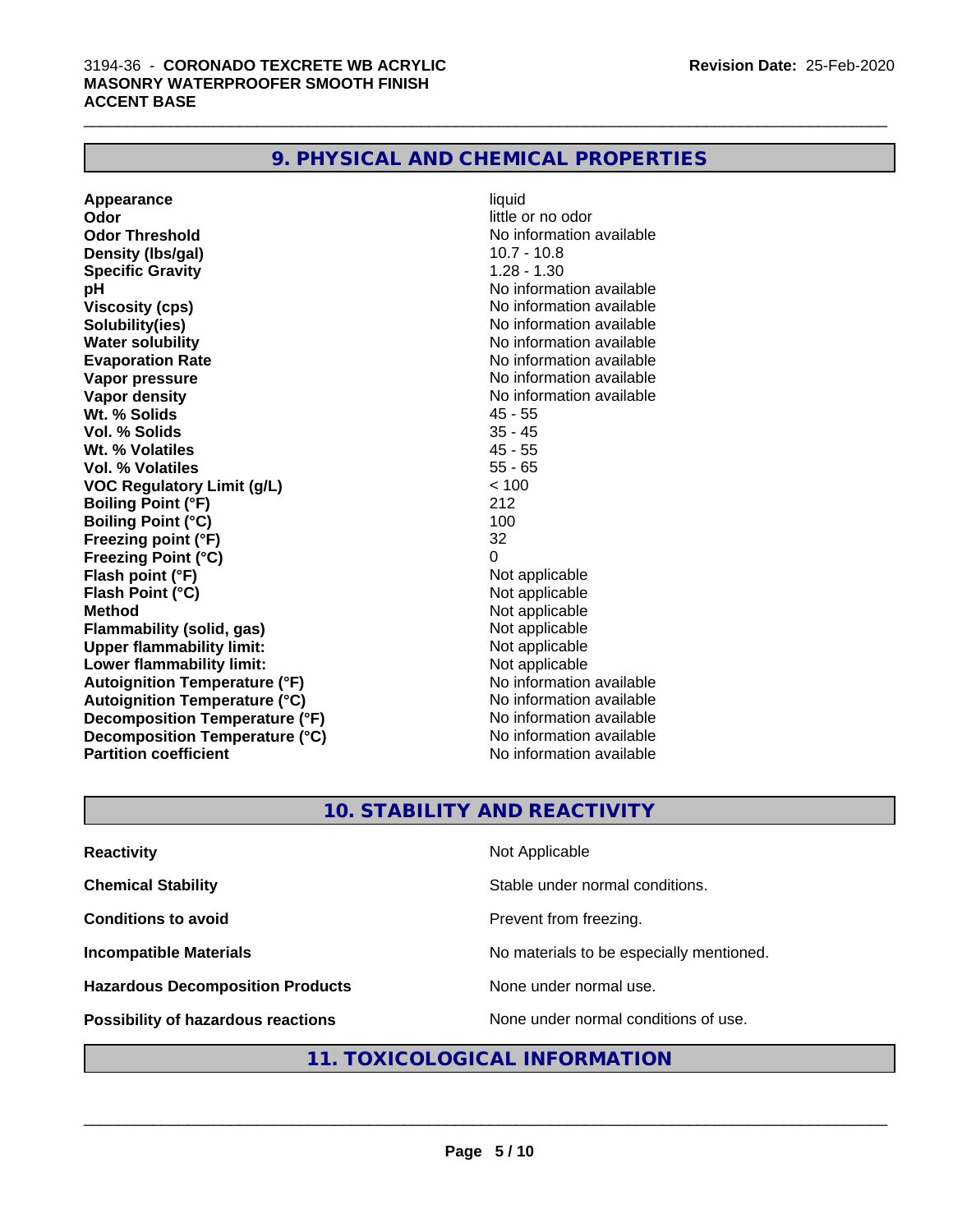| <b>Product Information</b>                                                                                                                                                                                                                                                             |                                                                                                                                                                                                                                                                                                                                                                                                                                                                                                                        |  |  |  |
|----------------------------------------------------------------------------------------------------------------------------------------------------------------------------------------------------------------------------------------------------------------------------------------|------------------------------------------------------------------------------------------------------------------------------------------------------------------------------------------------------------------------------------------------------------------------------------------------------------------------------------------------------------------------------------------------------------------------------------------------------------------------------------------------------------------------|--|--|--|
| Information on likely routes of exposure                                                                                                                                                                                                                                               |                                                                                                                                                                                                                                                                                                                                                                                                                                                                                                                        |  |  |  |
| <b>Principal Routes of Exposure</b>                                                                                                                                                                                                                                                    | Eye contact, skin contact and inhalation.                                                                                                                                                                                                                                                                                                                                                                                                                                                                              |  |  |  |
| <b>Acute Toxicity</b>                                                                                                                                                                                                                                                                  |                                                                                                                                                                                                                                                                                                                                                                                                                                                                                                                        |  |  |  |
| <b>Product Information</b>                                                                                                                                                                                                                                                             | No information available                                                                                                                                                                                                                                                                                                                                                                                                                                                                                               |  |  |  |
| Symptoms related to the physical, chemical and toxicological characteristics                                                                                                                                                                                                           |                                                                                                                                                                                                                                                                                                                                                                                                                                                                                                                        |  |  |  |
| <b>Symptoms</b>                                                                                                                                                                                                                                                                        | No information available                                                                                                                                                                                                                                                                                                                                                                                                                                                                                               |  |  |  |
|                                                                                                                                                                                                                                                                                        | Delayed and immediate effects as well as chronic effects from short and long-term exposure                                                                                                                                                                                                                                                                                                                                                                                                                             |  |  |  |
| Eye contact<br><b>Skin contact</b><br><b>Inhalation</b><br>Ingestion<br><b>Sensitization</b><br><b>Neurological Effects</b><br><b>Mutagenic Effects</b><br><b>Reproductive Effects</b><br><b>Developmental Effects</b><br><b>Target organ effects</b><br><b>STOT - single exposure</b> | May cause slight irritation.<br>Substance may cause slight skin irritation. Prolonged or repeated contact may dry<br>skin and cause irritation.<br>May cause irritation of respiratory tract.<br>Ingestion may cause gastrointestinal irritation, nausea, vomiting and diarrhea.<br>No information available<br>No information available.<br>Suspected of causing genetic defects.<br>May damage fertility or the unborn child.<br>No information available.<br>No information available.<br>No information available. |  |  |  |
| <b>STOT - repeated exposure</b><br>Other adverse effects<br><b>Aspiration Hazard</b>                                                                                                                                                                                                   | Causes damage to organs through prolonged or repeated exposure if inhaled.<br>No information available.<br>No information available                                                                                                                                                                                                                                                                                                                                                                                    |  |  |  |

 $\_$  ,  $\_$  ,  $\_$  ,  $\_$  ,  $\_$  ,  $\_$  ,  $\_$  ,  $\_$  ,  $\_$  ,  $\_$  ,  $\_$  ,  $\_$  ,  $\_$  ,  $\_$  ,  $\_$  ,  $\_$  ,  $\_$  ,  $\_$  ,  $\_$  ,  $\_$  ,  $\_$  ,  $\_$  ,  $\_$  ,  $\_$  ,  $\_$  ,  $\_$  ,  $\_$  ,  $\_$  ,  $\_$  ,  $\_$  ,  $\_$  ,  $\_$  ,  $\_$  ,  $\_$  ,  $\_$  ,  $\_$  ,  $\_$  ,

# **Numerical measures of toxicity**

# **The following values are calculated based on chapter 3.1 of the GHS document**

| ATEmix (oral)          | 183553 mg/kg |  |
|------------------------|--------------|--|
| <b>ATEmix (dermal)</b> | 572433 mg/kg |  |

# **Component Information**

| Chemical name                       | Oral LD50            | Dermal LD50                       | Inhalation LC50 |
|-------------------------------------|----------------------|-----------------------------------|-----------------|
| Propylene glycol                    | $= 20$ g/kg (Rat)    | $= 20800$ mg/kg (Rabbit)          |                 |
| $57 - 55 - 6$                       |                      |                                   |                 |
| Propanoic acid, 2-methyl-,          | $= 3200$ mg/kg (Rat) | $> 15200$ mg/kg (Rat)             |                 |
| monoester with                      |                      |                                   |                 |
| 2,2,4-trimethyl-1,3-pentanediol     |                      |                                   |                 |
| 25265-77-4                          |                      |                                   |                 |
| Carbamic acid.                      | $>$ 5050 mg/kg (Rat) | · 10000 mg/kg (Rabbit) = 2 g/kg ( |                 |
| 1H-benzimidazol-2-yl-, methyl ester | $= 6400$ mg/kg (Rat) | $Rat$ = 8500 mg/kg (Rabbit)       |                 |
| 10605-21-7                          |                      |                                   |                 |

## **Chronic Toxicity**

# **Carcinogenicity**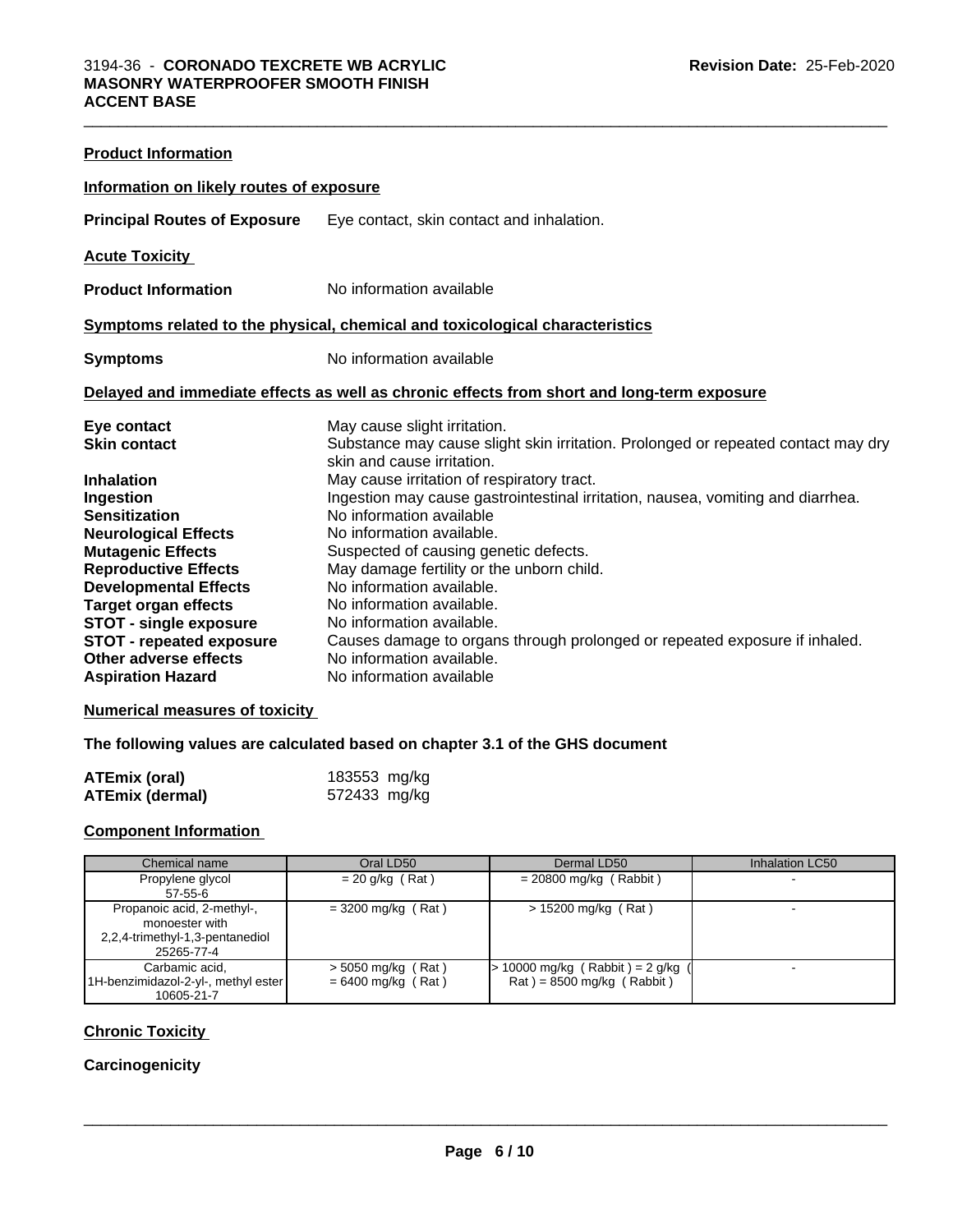*The information below indicateswhether each agency has listed any ingredient as a carcinogen:.*

| <b>Chemical name</b>                | <b>IARC</b>      | <b>NTP</b>  | <b>OSHA</b> |
|-------------------------------------|------------------|-------------|-------------|
|                                     | Human Carcinogen | Known Human | Listed      |
| <sup>'</sup> Silica,<br>crystalline |                  | Carcinoɑen  |             |

• Crystalline Silica has been determined to be carcinogenic to humans by IARC (1) when in respirable form. Risk of cancer depends on duration and level of inhalation exposure to spray mist or dust from sanding the dried paint.

#### **Legend**

IARC - International Agency for Research on Cancer NTP - National Toxicity Program OSHA - Occupational Safety & Health Administration

**12. ECOLOGICAL INFORMATION**

# **Ecotoxicity Effects**

The environmental impact of this product has not been fully investigated.

# **Product Information**

## **Acute Toxicity to Fish**

No information available

## **Acute Toxicity to Aquatic Invertebrates**

No information available

## **Acute Toxicity to Aquatic Plants**

No information available

## **Persistence / Degradability**

No information available.

## **Bioaccumulation**

There is no data for this product.

## **Mobility in Environmental Media**

No information available.

## **Ozone**

No information available

# **Component Information**

## **Acute Toxicity to Fish**

Propylene glycol LC50: 710 mg/L (Fathead Minnow - 96 hr.) Carbamic acid, 1H-benzimidazol-2-yl-, methyl ester LC50: 1.5 mg/L (Rainbow Trout - 96 hr.)

# **Acute Toxicity to Aquatic Invertebrates**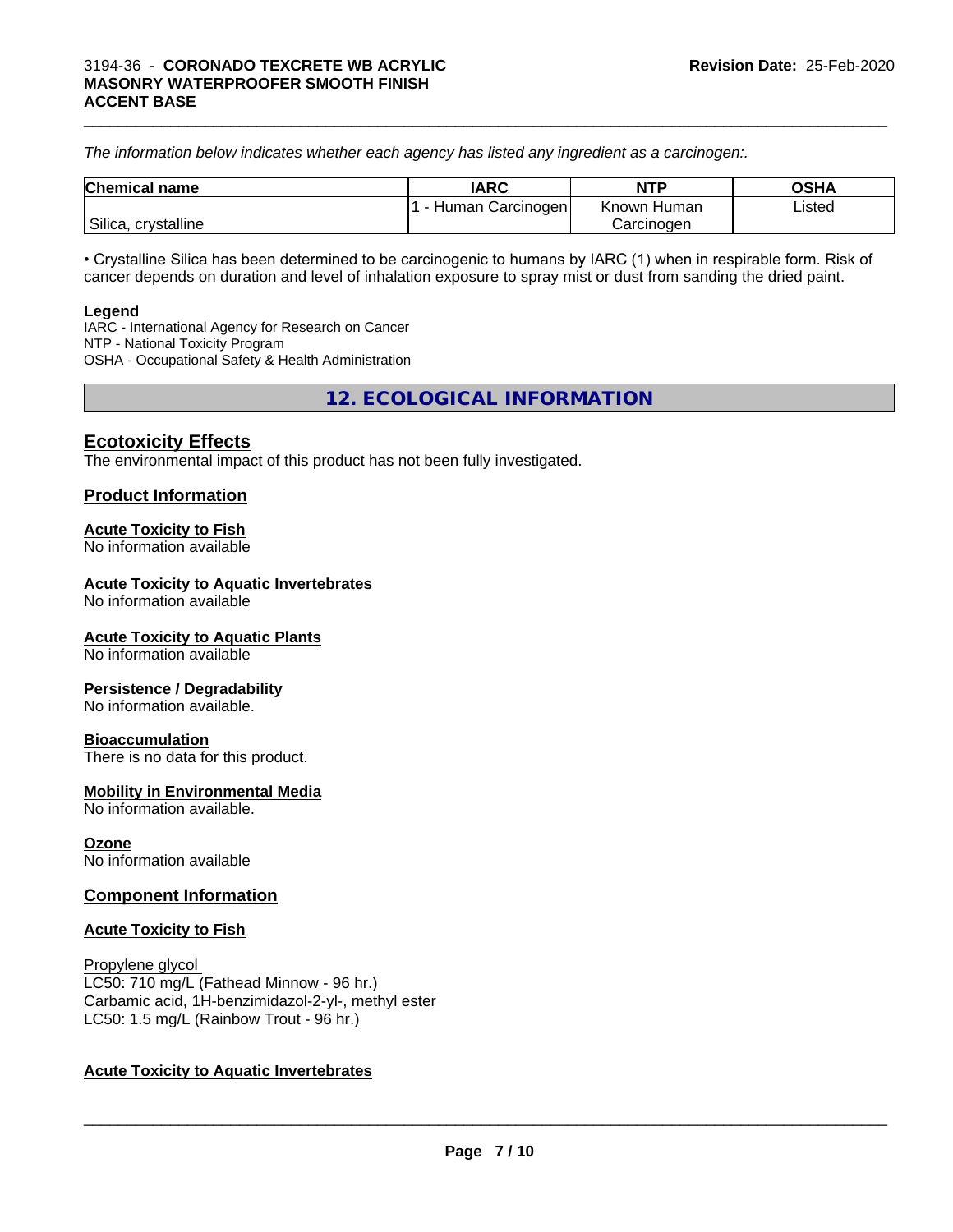| Propylene glycol                                   |  |
|----------------------------------------------------|--|
| EC50: > 10000 mg/L (Daphnia magna - 24 hr.)        |  |
| Carbamic acid, 1H-benzimidazol-2-yl-, methyl ester |  |
| LC50: 0.22 mg/L (water flea - 48 hr.)              |  |

# **Acute Toxicity to Aquatic Plants**

No information available

| 13. DISPOSAL CONSIDERATIONS                                                                                                                                                                                               |
|---------------------------------------------------------------------------------------------------------------------------------------------------------------------------------------------------------------------------|
| Dispose of in accordance with federal, state, and local regulations. Local<br>requirements may vary, consult your sanitation department or state-designated<br>environmental protection agency for more disposal options. |
| 14. TRANSPORT INFORMATION                                                                                                                                                                                                 |
| Not regulated                                                                                                                                                                                                             |
| Not regulated                                                                                                                                                                                                             |
| Not regulated                                                                                                                                                                                                             |
| <b>15. REGULATORY INFORMATION</b>                                                                                                                                                                                         |
|                                                                                                                                                                                                                           |

# **International Inventories**

| <b>TSCA: United States</b> | Yes - All components are listed or exempt. |
|----------------------------|--------------------------------------------|
| <b>DSL: Canada</b>         | Yes - All components are listed or exempt. |

# **Federal Regulations**

# **SARA 311/312 hazardous categorization**

| Acute health hazard               | No  |
|-----------------------------------|-----|
| Chronic Health Hazard             | Yes |
| Fire hazard                       | Nο  |
| Sudden release of pressure hazard | Nο  |
| Reactive Hazard                   | Nο  |

# **SARA 313**

Section 313 of Title III of the Superfund Amendments and Reauthorization Act of 1986 (SARA). This product contains a chemical or chemicals which are subject to the reporting requirements of the Act and Title 40 of the Code of Federal Regulations, Part 372:

*None*

# **Clean Air Act,Section 112 Hazardous Air Pollutants (HAPs) (see 40 CFR 61)**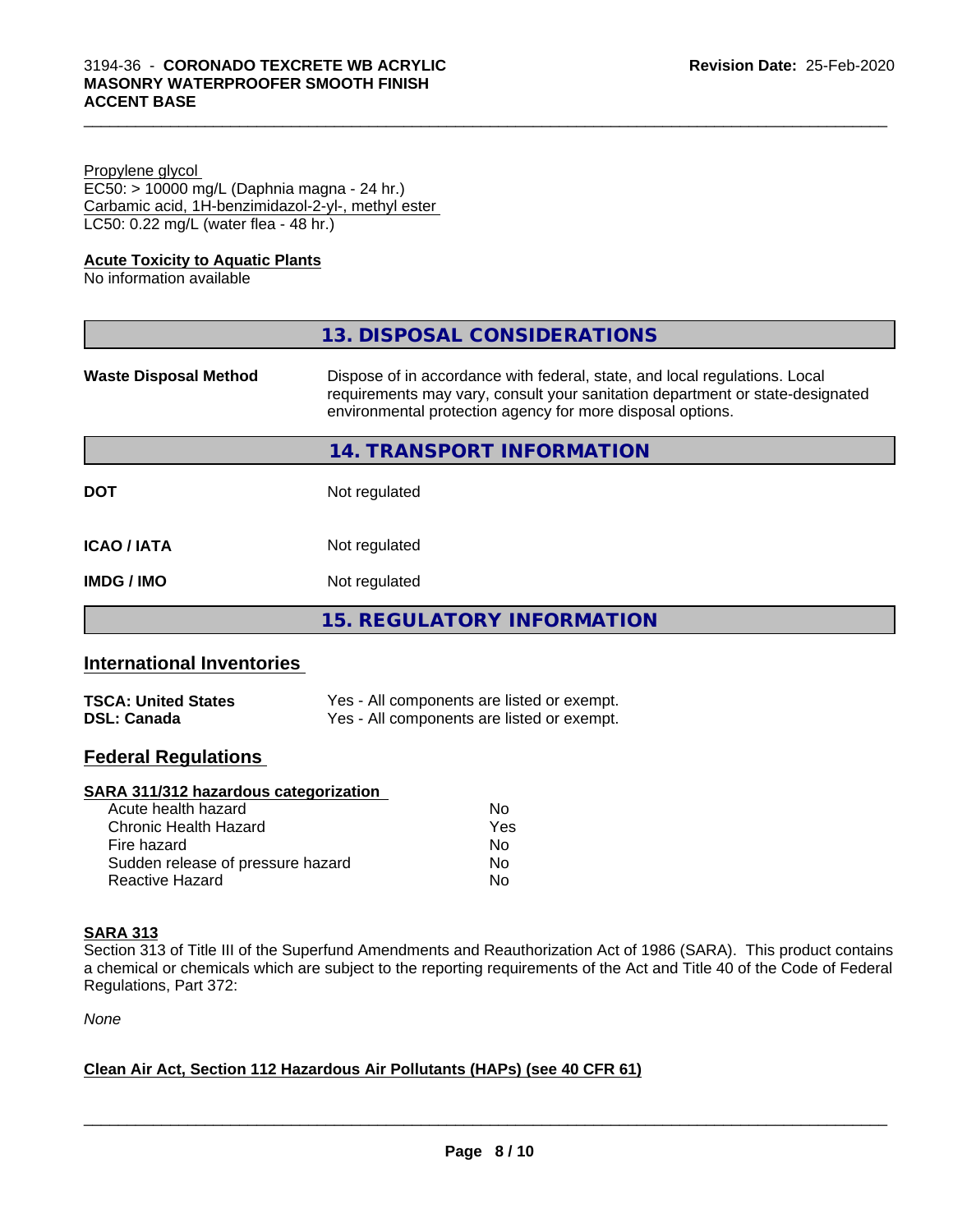This product contains the following HAPs:

*None*

# **US State Regulations**

## **California Proposition 65**

# **AVIMARNING:** Cancer and Reproductive Harm– www.P65warnings.ca.gov

# **State Right-to-Know**

| <b>Chemical name</b>                  | <b>Massachusetts</b> | <b>New Jersey</b> | Pennsylvania |
|---------------------------------------|----------------------|-------------------|--------------|
| Silica, mica                          |                      |                   |              |
| Silica, crystalline                   |                      |                   |              |
| Carbamic acid, 1H-benzimidazol-2-yl-, |                      |                   |              |
| methyl ester                          |                      |                   |              |

 $\_$  ,  $\_$  ,  $\_$  ,  $\_$  ,  $\_$  ,  $\_$  ,  $\_$  ,  $\_$  ,  $\_$  ,  $\_$  ,  $\_$  ,  $\_$  ,  $\_$  ,  $\_$  ,  $\_$  ,  $\_$  ,  $\_$  ,  $\_$  ,  $\_$  ,  $\_$  ,  $\_$  ,  $\_$  ,  $\_$  ,  $\_$  ,  $\_$  ,  $\_$  ,  $\_$  ,  $\_$  ,  $\_$  ,  $\_$  ,  $\_$  ,  $\_$  ,  $\_$  ,  $\_$  ,  $\_$  ,  $\_$  ,  $\_$  ,

#### **Legend**

X - Listed

# **16. OTHER INFORMATION**

| HMIS | Health: $2^*$ | <b>Flammability: 0</b> | <b>Reactivity: 0 PPE: -</b> |  |
|------|---------------|------------------------|-----------------------------|--|
|      |               |                        |                             |  |

# **HMIS Legend**

- 0 Minimal Hazard
- 1 Slight Hazard
- 2 Moderate Hazard
- 3 Serious Hazard
- 4 Severe Hazard
- \* Chronic Hazard
- X Consult your supervisor or S.O.P. for "Special" handling instructions.

*Note: The PPE rating has intentionally been left blank. Choose appropriate PPE that will protect employees from the hazards the material will present under the actual normal conditions of use.*

*Caution: HMISÒ ratings are based on a 0-4 rating scale, with 0 representing minimal hazards or risks, and 4 representing significant hazards or risks. Although HMISÒ ratings are not required on MSDSs under 29 CFR 1910.1200, the preparer, has chosen to provide them. HMISÒ ratings are to be used only in conjunction with a fully implemented HMISÒ program by workers who have received appropriate HMISÒ training. HMISÒ is a registered trade and service mark of the NPCA. HMISÒ materials may be purchased exclusively from J. J. Keller (800) 327-6868.*

 **WARNING!** If you scrape, sand, or remove old paint, you may release lead dust. LEAD IS TOXIC. EXPOSURE TO LEAD DUST CAN CAUSE SERIOUS ILLNESS, SUCH AS BRAIN DAMAGE, ESPECIALLY IN CHILDREN. PREGNANT WOMEN SHOULD ALSO AVOID EXPOSURE.Wear a NIOSH approved respirator to control lead exposure. Clean up carefully with a HEPA vacuum and a wet mop. Before you start, find out how to protect yourself and your family by contacting the National Lead Information Hotline at 1-800-424-LEAD or log on to www.epa.gov/lead.

**Prepared By** Product Stewardship Department